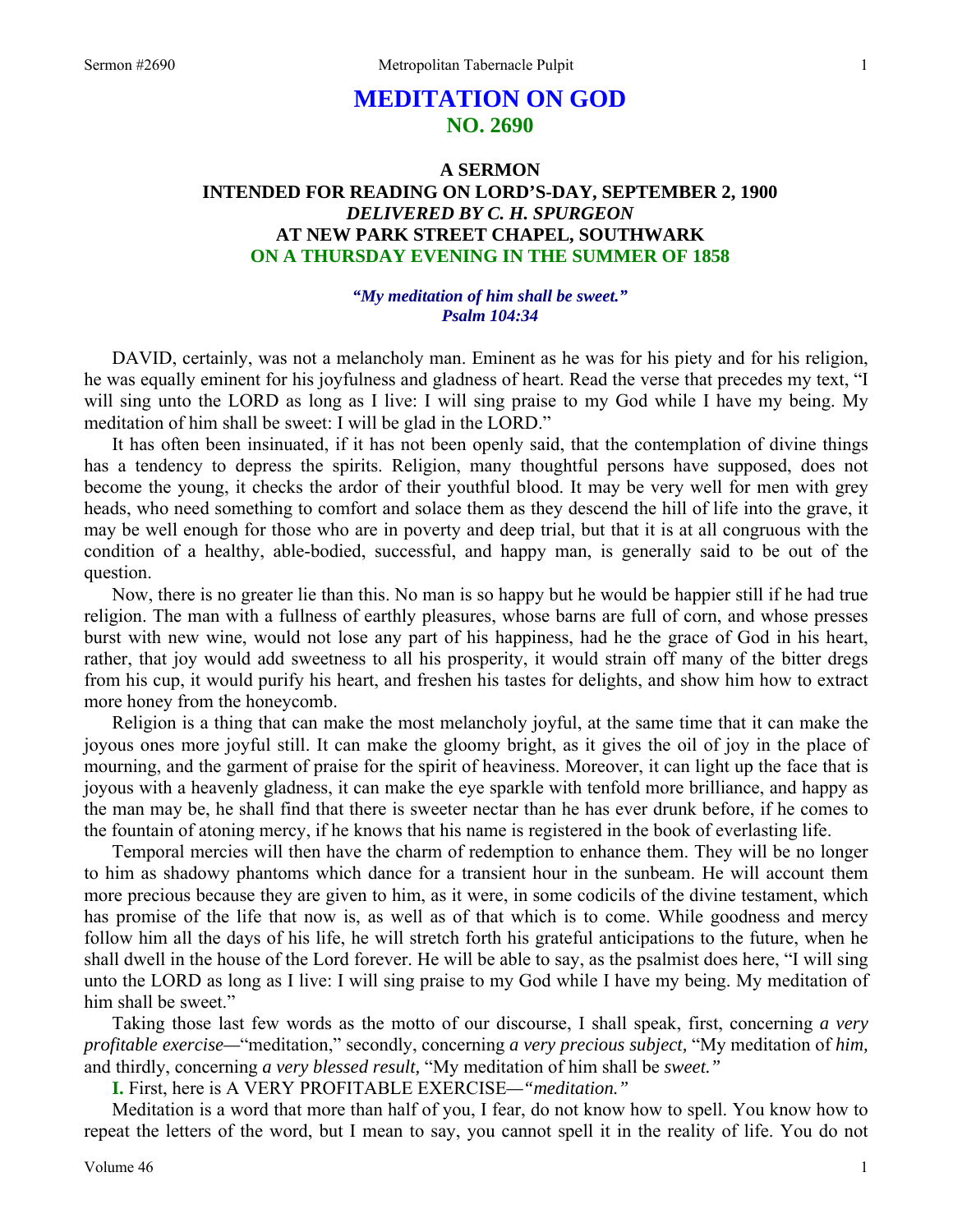occupy yourselves with any meditation. What do many of you who are merchants know concerning this matter? You rise up in the morning just in time to take your accustomed seat in the omnibus, you hasten to your counting house for your letters, and there you continue all day long, for business when you are busy, or for gossip when business is dull, and at night you go home too tired and jaded for the wholesome recreation of your minds.

Week by week, month by month, and year by year, it is still with you one everlasting grind, grind, grind. You have no time for meditation, and you reckon, perhaps, that if you were to set apart half an hour in the day to ponder the weighty matters of eternity, it would be to you a clear loss of time. It is very wise of you to economize your minutes, but I suppose that, if half an hour in a day could earn you a hundred pounds, you would not say that you could not afford it, because you know how to estimate pecuniary profit.

Now, if you equally knew how to count the great profit of meditation, you would deem it a positive gain to yourselves to spend some time therein, for meditation is most profitable to the spirit, it is an extremely healthful and excellent occupation. Far from being wasted time, it is a judicious employment of time.

Do not imagine that the meditative man is necessarily lazy, contrariwise, he lays the best foundation for useful works. He is not the best student who reads the most books, but he who meditates the most upon them, he shall not learn most of divinity who hears the greatest number of sermons, but he who meditates the most devoutly upon what he does hear, nor shall he be so profound a scholar who takes down ponderous volumes one after the other, as he who, reading little by little, precept upon precept, and line upon line, digests what he reads, and assimilates each sentiment to his heart by meditation receiving the word first into his understanding, and afterwards receiving the spirit of it into his own soul. Meditation is thus a very excellent employment. Let me for a few minutes tell you some of its uses.

First, I think meditation furnishes the mind somewhat with rest. *It is the couch of the soul.* The time that a man spends in necessary rest, he never reckons to be wasted, because he is refreshing and renovating himself for further exertion. Meditation, then, is the rest of the spirit. "Oh!" says one, "I must have rest. Here have I have been fagging and toiling incessantly for months, I must have a day's excursion, I must do this thing, and the other."

Yes, and such recreation, in its proper place, is desirable, we ought to have seasons of innocent recreation, but at the same time, if many of us knew how to spend a little time daily in the calm repose of contemplative retirement, we should find ourselves less exhausted by the wear and tear of our worldly duties. To meditate, would be to us a salutary recreation, and instead of running ourselves out of breath, and laboring till a respite is compulsory, we should spread our intervals of ease and refreshing over the whole year, and secure a small portion every day, by turning aside from the bustling crowd to meditate upon whatever subject we wish to occupy the most honorable place in our mind.

Just as a change of posture relieves the weariness of the body, a change of thoughts will prevent your spirits becoming languid. Sit down in a silent chamber at eventide, throw the window up, and look at God's bright stars, and count those eyes of heaven, or if you like it better, pause in the noontide heat, and look down upon the busy crowd in the streets, and count the men like so many ants, upon the anthill of this world, or if you care not to look about you, sit down and look within yourself, count the pulses of your own heart, and examine the emotions of your own breast.

At times, 'tis well to muse upon heaven, or if you are a man loving to revel in the prophetic future, turn over the mystic page, and study the sacred visions recorded in the Book of Daniel, or the Book of Revelation. As you do enter these hallowed intricacies, and do meditate upon these impressive symbols, you will rise up from your study mightily refreshed. You will find it like a couch to your mind.

Again, meditation is *the machine in which the raw material of knowledge is converted to the best uses.* Let me compare it to a winepress. By reading, and research, and study, we gather the grapes, but it is by meditation that we press out the juice of those grapes, and obtain the wine. How is it that many men who read very much know very little? The reason is they read tome upon tome, and stow away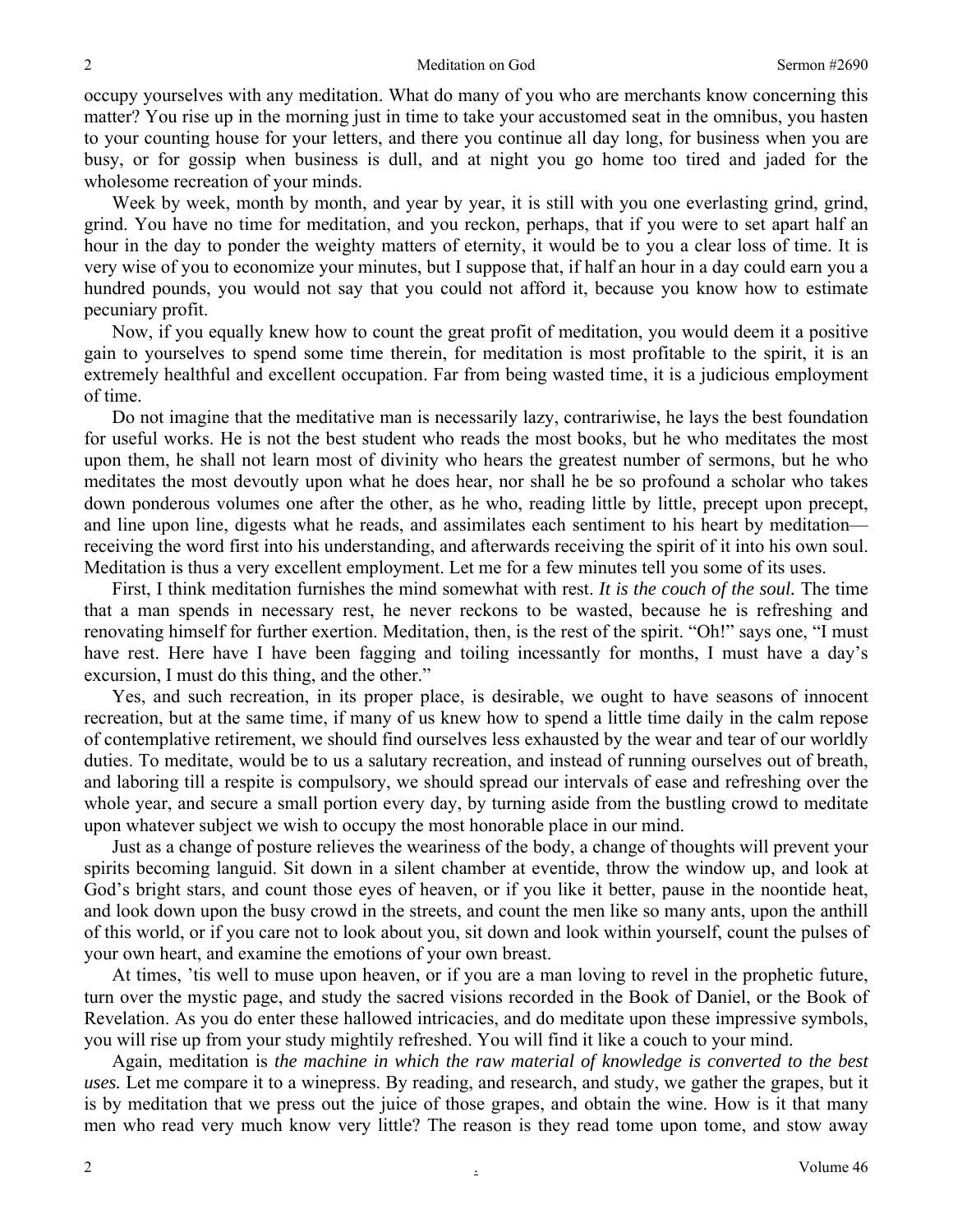knowledge with lumbering confusion inside their heads, till they have laid so much weight on their brain that it cannot work. Instead of putting facts into the press of meditation, and fermenting them till they can draw out right inferences, they leave them to rot and perish. They extract none of the sweet juice of wisdom from the precious fruits of the vine.

I like, when I have read a book for about half an hour, to walk awhile and think it over. I shut up the volume, and say, "Now, Mr. Author, you have made your speech, let me think over what you have said. A little meditation will enable me to distinguish between what I knew before and the fresh subject you have communicated to me—between your facts and your opinions—between your arguments and those I should make from the same premises."

Animals, after they have eaten, lie down and ruminate, they first crop the grass, and afterwards digest it. So, meditation is the rumination of the soul, thereby we get that nutriment which feeds and supports the mind.

When you have gathered flowers in the field or garden, you arrange them in proper order, and bind them together with the string of memory, but take heed that you do put them into the water of meditation, else they will soon fade, and be fit only for the dunghill. When you have gathered pearls from the sea, recollect that you will have gathered with them many worthless shells, and much mud, therefore, sort them in your memory, and only keep those that are worth preserving. You must also open the oyster to extract the pearl, and polish it to make it appear more beautiful. You may not string it in the necklace of your mind, until it has been rubbed and garnished by meditation.

Thus, you see that we need meditation to make use of what we have discovered. As it is the rest of the soul, so it is, at the same time, the means of making the best use of what the soul has acquired.

Again, *meditation is to the soul what oil was to the body of the wrestlers.* When those old athletes went out to wrestle, they always took care before they went, to oil themselves well, to make their joints supple and fit for their task. Now, meditation makes the soul supple—makes it so that it can use things when they come into the mind.

Who are the men that can go into a controversy, and get the mastery? Why, the men who meditate when they are alone. Who are the men that can preach? Not those who gad about, and never commune with their own hearts alone, but those who think earnestly as well when no one is near them as when there is a crowd around them. Who are the authors to write your books, and keep up the constant supply of literature? They are meditative men. They keep their bones supple and their limbs fit for exercise by continually bathing themselves in the oil of meditation. How important, therefore, is meditation as a mental exercise, to have our minds in constant readiness for any service!

I have thus pointed out to you that meditation is in itself useful to every man. But you did not come here to listen to a merely moral essay, you came to hear something about the Gospel of God, and what I have said already is but an introduction to what I have to say concerning the great necessity of meditation in religion. As meditation is good for the mind, even upon worldly topics and natural science, *much more is it useful when we come to spiritual learning.* 

The best and most saintly of men have been men of meditation. Isaac went out into the fields at eventide to meditate. David says, "I will meditate in thy statutes." Paul, who himself meditated continually on all that related to the Gospel, writing to Timothy concerning the important things needful in a good minister of Jesus Christ, says, "Meditate upon these things; give thyself wholly to them; that thy profiting may appear to all."

To the Christian, meditation is most essential. I would almost question the being of a Christian, and I should positively deny his wellbeing, who lived habitually without meditation. Meditation and prayer are twin sisters, and both of them appear to me equally necessary to Christian life. I think meditation must exist where there is prayer, and prayer is sure to exist where there is meditation.

My brethren, there is nothing more wanting to make Christians grow in grace nowadays, than meditation. Most of you are painfully negligent in this matter. You remind me of a sermon that one of my quaint old friends in the country once preached from the text, "The slothful man roasteth not that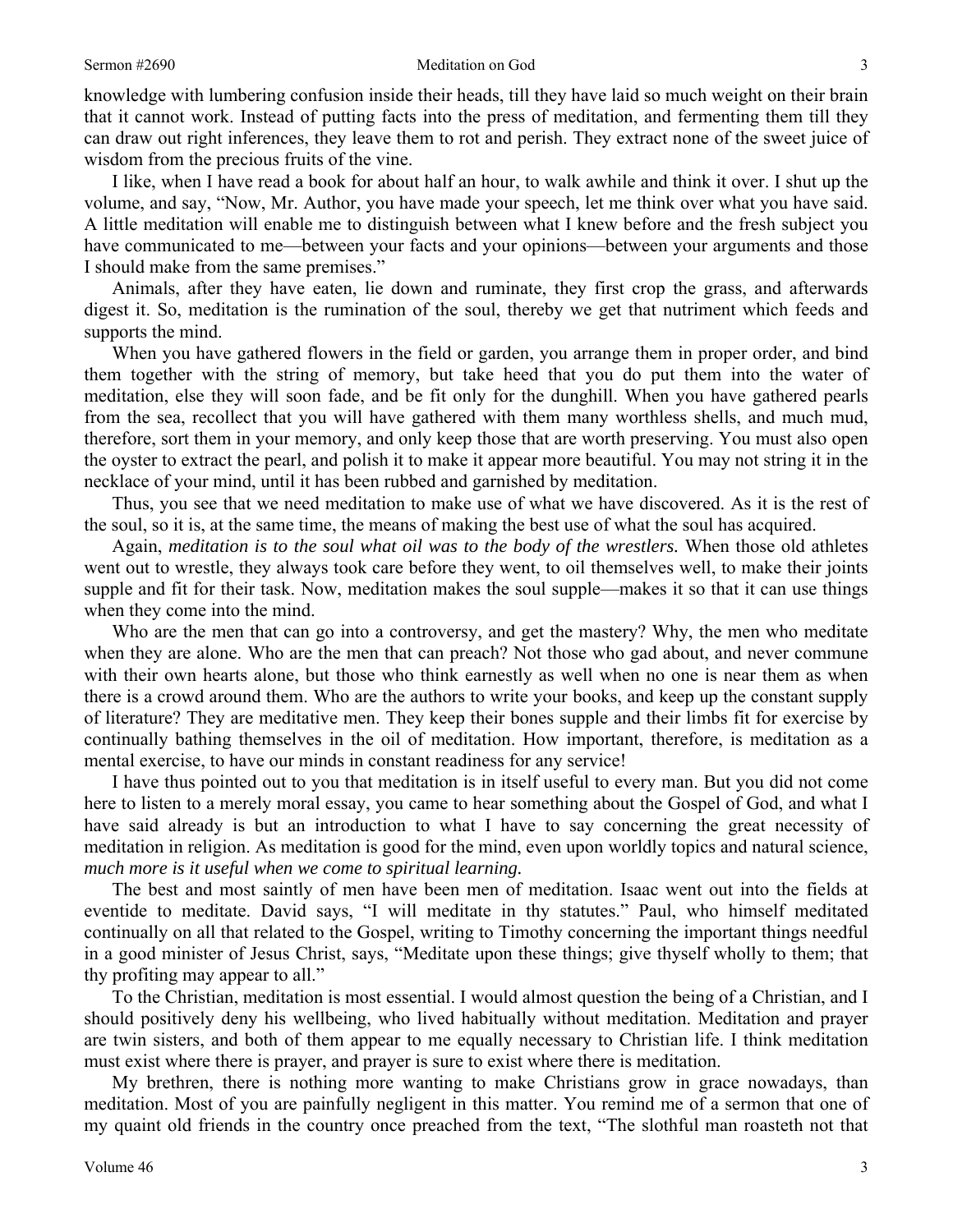which he took in hunting." He told us that many people, who would hunt for a sermon, were too lazy to roast it by meditation. They knew not how to put the jack of memory through it, and then to twist it round by meditation before the fire of piety, and so to cook it, and make it fit for their soul's food.

So is it with many of you, after you have caught the sermon, you allow it to run away. How often do you through lack of meditation, miss the entire purpose for which the discourse was designed! Unless you meditate upon the truths we declare unto you, you will gather little sweetness, you will acquire little profit, and certainly, you will be in no wise established therein to your edification. Can you get the honey from the comb until you press it? You may be refreshed while you listen to the sermon, but it is the meditation afterwards which extracts the honey, and gets the best and most luscious savor therefrom.

Let me tell you that *there ought to be special times for meditation*. I think every man should set apart a portion of each day for this gracious exercise. A Christian will ever be in a lean state if he has no time for sacred musings before his God. Those men who know most of God are such as meditate most upon Him. Those who realize most experientially the doctrines of grace are those who meditate and soar beyond the reach of all sublunary things. I think we shall never have much advancement in our churches until the members thereof begin to accept habitually the counsel, "Come, my people, enter thou into thy chambers, and shut thy doors about thee;" or that other, "Commune with your own heart upon your bed, and be still."

Till the din and noise of business somewhat abate, and we give ourselves to calmer thought, and in the solemn silence of the mind find at once our heaven and our God, we must expect to have regiments of dwarfs, and only here and there a giant. Giant minds cannot be nourished by mere casual hearing, gigantic souls must have meditation to support them. Would you be strong? Would you be mighty? Would you be valiant for the Lord, and useful in His cause? Take care that you follow the occupation of the psalmist David, and meditate. This is a very happy and profitable exercise.

**II.** Now, secondly, let us consider A VERY PRECIOUS SUBJECT, "My meditation of *him* shall be sweet."

Christian! you need no greater inducement to excite you than the subject here proposed, "My meditation of him shall be sweet." To whom does that word "him" refer? I suppose it may refer to all the three Persons of the glorious Trinity, "My meditation upon JEHOVAH shall be sweet." And verily, if you sit down to *meditate upon God the Father,* and muse upon His sovereign, immutable, unchangeable love toward His elect people—if you think of God the Father as the great Author and Originator of the plan of salvation—if you think of Him as the mighty Being who, by two immutable things, wherein it is impossible for Him to lie, has given us strong consolation who have fled for refuge to Christ Jesus—if you look to Him as the Giver of His only begotten Son, and who, for the sake of that Son, His best gift, will, with Him also, freely give us all things—if you consider Him as having ratified the covenant, and pledged Himself ultimately to complete all His stipulations, in the gathering in of every chosen, ransomed soul, you will perceive that there is enough to engross your meditation forever, even were your attention limited to the manifestation of the Father's love.

Or if you choose to do so, you may *meditate upon God the Holy Spirit.* Consider His marvelous operations on your own heart—how He quickened it when you were dead in trespasses and sins—how He brought you nigh to Jesus when you were a lost sheep, wandering far from the fold—how He called you, with such a mighty efficacy that you could not resist His voice—how He drew you with the bands of love which would not let you go. If you think how often He has helped you in the hour of peril—how frequently He has comforted you with His promises in times of distress and trouble, and if you remember that, like holy oil, He will always supply your lamp, and until life's latest hour He will always replenish you with His influences, proving Himself still your Teacher and your Guide till you get up yonder, where you shall see your Savior face to face, in the blessed presence of the Father, and the Son, and the Holy Ghost—in such great truth you may well find a vast and indeed, an infinite subject for your meditation.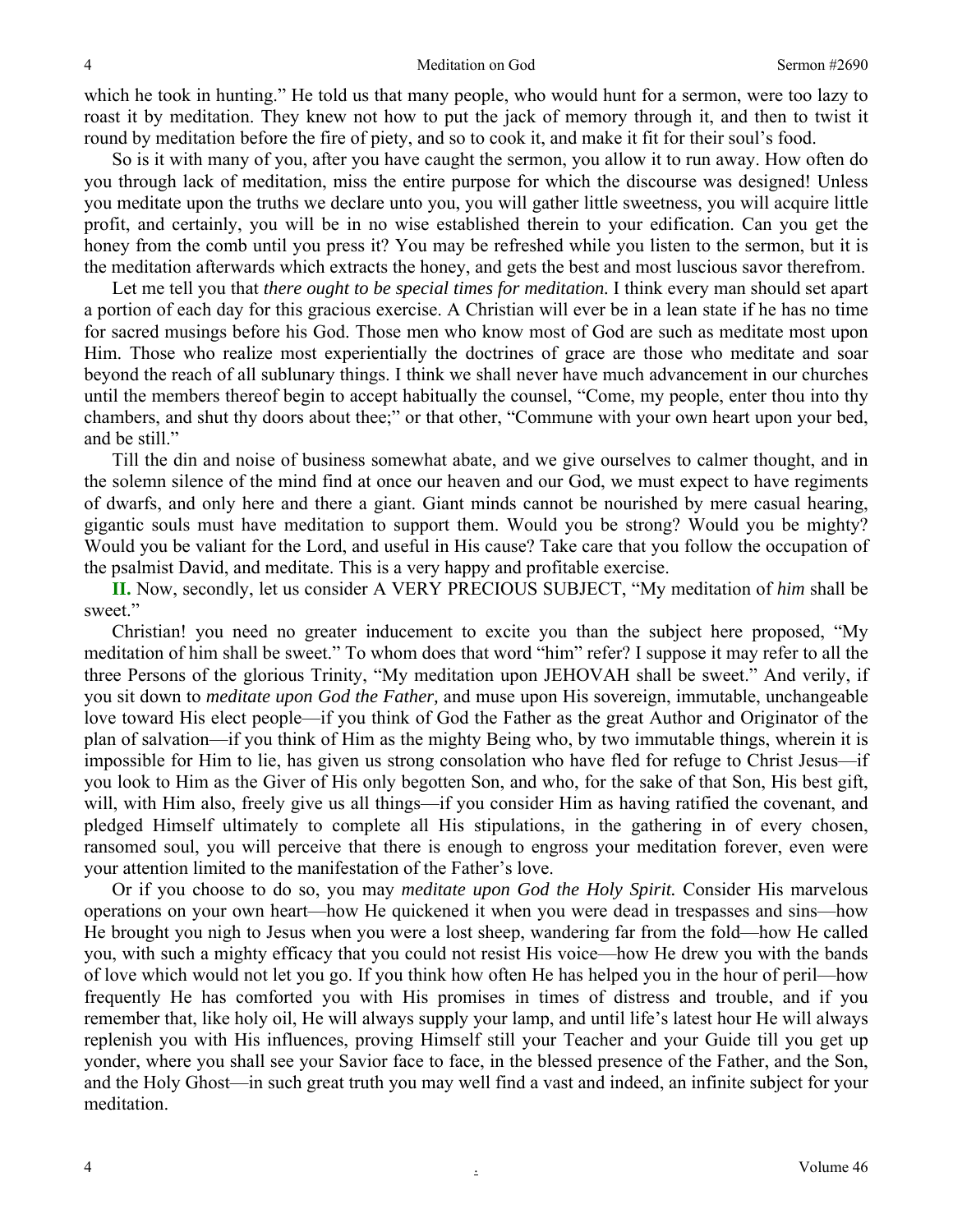But tonight, I prefer rather to confine this word "him" to *the person of our adorable Savior,* "My meditation of him shall be sweet." Ah! if it be possible that the meditation upon one Person of the Trinity can excel the meditation upon another, it is meditation upon Jesus Christ—

> *"'Till God in human flesh I see, My thoughts no comfort find; The holy, just, and sacred Three Are terrors to my mind.*

*But if Immanuel's face appears, My hope, my joy begins; His name forbids my slavish fear, His grace forgives my sins."* 

You precious Jesus! what can be a sweeter theme for me to think of than Your exalted being—to conceive of You as the Son of God, who, with the golden compasses, struck out a circle from space, and fashioned this round world? To think of You as the God who holds this mighty orb upon Your shoulders, You who are the King of glory, before whom angels bow in lowliest homage, and yet to consider You as likewise bone of my bone, and flesh of my flesh—

*"In ties of blood with sinners one;"—* 

to conceive of You as the Son of Mary, born of a virgin, made flesh like ordinary men, clothed in garments of humanity like mortals of our feeble race; to picture You in all Your suffering life, to trace You in all Your passion, to view You in the agony of Gethsemane, enduring the bloody sweat, the sore amazement; and then to follow You to the pavement, Gabbatha, and thence up the steep side of Calvary, bearing the cross, braving the shame, when Your soul was made an offering for my sins, when You did die the reconciling death 'midst horrors still to all but God unknown. Verily, here is a meditation for my soul, which must be "sweet" forever. I might, like the psalmist, say, "My heart is inditing a good matter," the marginal reading is, "it boileth, or bubbleth up, while I speak of the things which I have made touching the King: my tongue is the pen of a ready writer."

Christ! "My meditation of him shall be sweet." Consider Christ in any way you please, and your meditation of Him will be sweet. Jesus may be compared to some of those lenses you have perhaps seen, which you may take up, and hold in one way, and you see one light, you hold them in another way, and you see another light, and whichever way you turn them, you will always see some precious sparkling of light, and some new colors starting up to your view. Ah! take Jesus for the theme of your meditation, sit down and consider Him, think of His relation to your own soul, and you will never get to the end of that one subject.

Think of His eternal relationship to you, recollect that the saints were from all condemnation free, in union with the Lamb, before the world was made. Think of your everlasting union with the person of JEHOVAH-JESUS before this planet was sent rolling through space, and recollect how your guilty soul was accounted spotless and clean even before you fell, and after that dire lapse, before you were restored, justification was imputed to you in the person of Jesus Christ. Think of your known and manifest relationship to Him since you have been called by His grace. Think how He has become your Brother, how His heart has beaten in sympathy with yours, how He has kissed you with the kisses of His mouth, and His love has been to you sweeter than wine.

Look back upon some happy, sunny spots in your history, where Jesus has whispered, "I am yours," and you have said, "My Beloved is mine." Think of some choice moments, when an angel has stooped from heaven, and taken you up on his wings, and carried you aloft, to sit in heavenly places where Jesus sits, that you might commune with Him.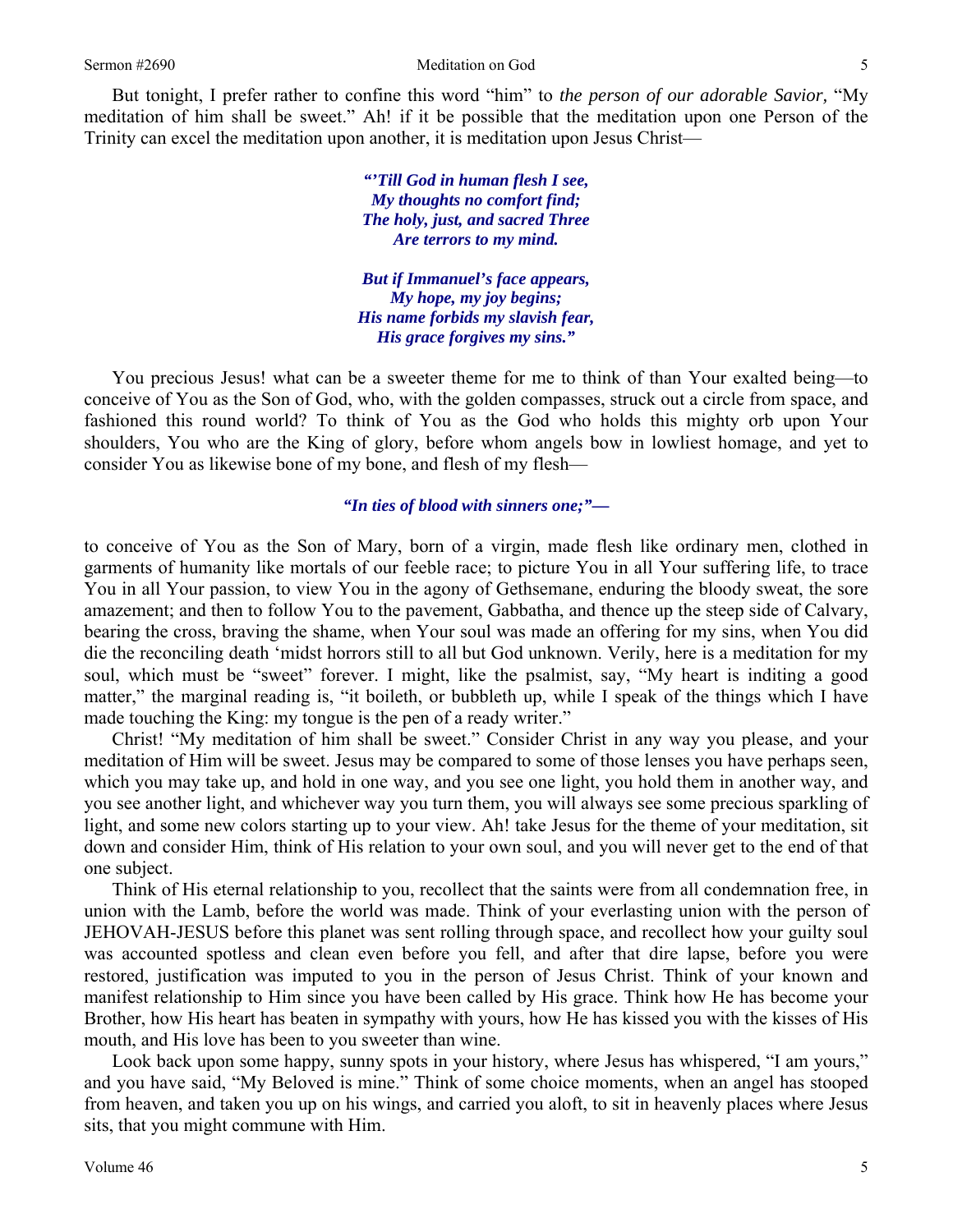Or think, if it shall better please you, of some pensive moments, when you have had what Paul sets so much store by—fellowship with Christ in His sufferings. Think of seasons when the sweat has rolled from your brow, almost as it did from that of Jesus—yet not the sweat of blood—when you have knelt down, and felt that you could die with Christ, even as you had risen with Him. And then, when you have exhausted that portion of the subject, think of your relationship to Christ which is to be developed in heaven. Imagine the hour to have come when you shall—

> *"Greet the blood-besprinkled band, On the eternal shore;"*

and for ever range the—

### *"Sweet fields beyond the swelling flood, Array'd in living green."*

Picture to your mind that moment, when Jesus Christ shall salute you as "more than a conqueror," and put a golden crown upon your head, more glittering than the stars. And think of that transporting hour when you will take that crown from off your brow, and climbing the steps of Jesus' throne, you shall put it on His head, and crown Him once more Lord of your soul, as well as "Lord of all." Ah! if you come and tell me you have no subjects for meditation, I will answer—Surely you have not tried to meditate, or you would say with the psalmist, "My meditation of him shall be sweet."

Suppose you have done thinking of your Savior as He is specially related to you, consider Him next, as He is related to the wide world. Recollect what Jesus said to Nicodemus, "God sent not his Son into the world to condemn the world; but that the world through him might be saved," and undoubtedly, He will one day save the world, for He who redeemed it by price and by power, will restore it, and renew it from the effects of the fall.

Oh, think of Jesus in this relationship as the Repairer of the breach, the Restorer of paths to dwell in! He will come again to our earth one day, and when He comes, He will find this world still defaced with the old curse upon it—the primeval curse of Eden. He will find plague, and pestilence, and war here still, but when He comes, He will bid men beat their swords into plowshares, and their spears into pruning hooks, war shall be obliterated from among the sciences, He shall give the Word, and there shall be a great company that will publish it, and "the earth shall be full of the knowledge of the Lord, as the waters cover the sea."

Jesus Christ shall come! Christians, be you ever watching and waiting for the second coming of your Lord Jesus Christ, and whilst you wait, meditate upon that coming. Think, O my soul, of that august day, when you shall see Him with all His glorious train, coming to call the world to judgment, and to avenge Himself upon His enemies! Think of all His triumphs when Satan shall be bound, death shall be crushed, and hell shall be conquered, and when He shall be saluted as the universal Monarch, "God over all, blessed for ever. Amen." "My meditation of him shall be sweet."

I believe that, even when we get to heaven, we shall want no subject for meditation there, except Jesus Christ. There will be little else we shall want of heaven besides Jesus Christ. He will be our bread, our food, our beauty, and our glorious dress. The atmosphere of heaven will be Christ, everything in heaven will be Christlike, yea, Christ is the heaven of His people. To be in Christ, and to be with Christ, is the essence of heaven—

> *"Not all the harps above Can make a heavenly place, Should Christ His residence remove, Or but conceal His face."*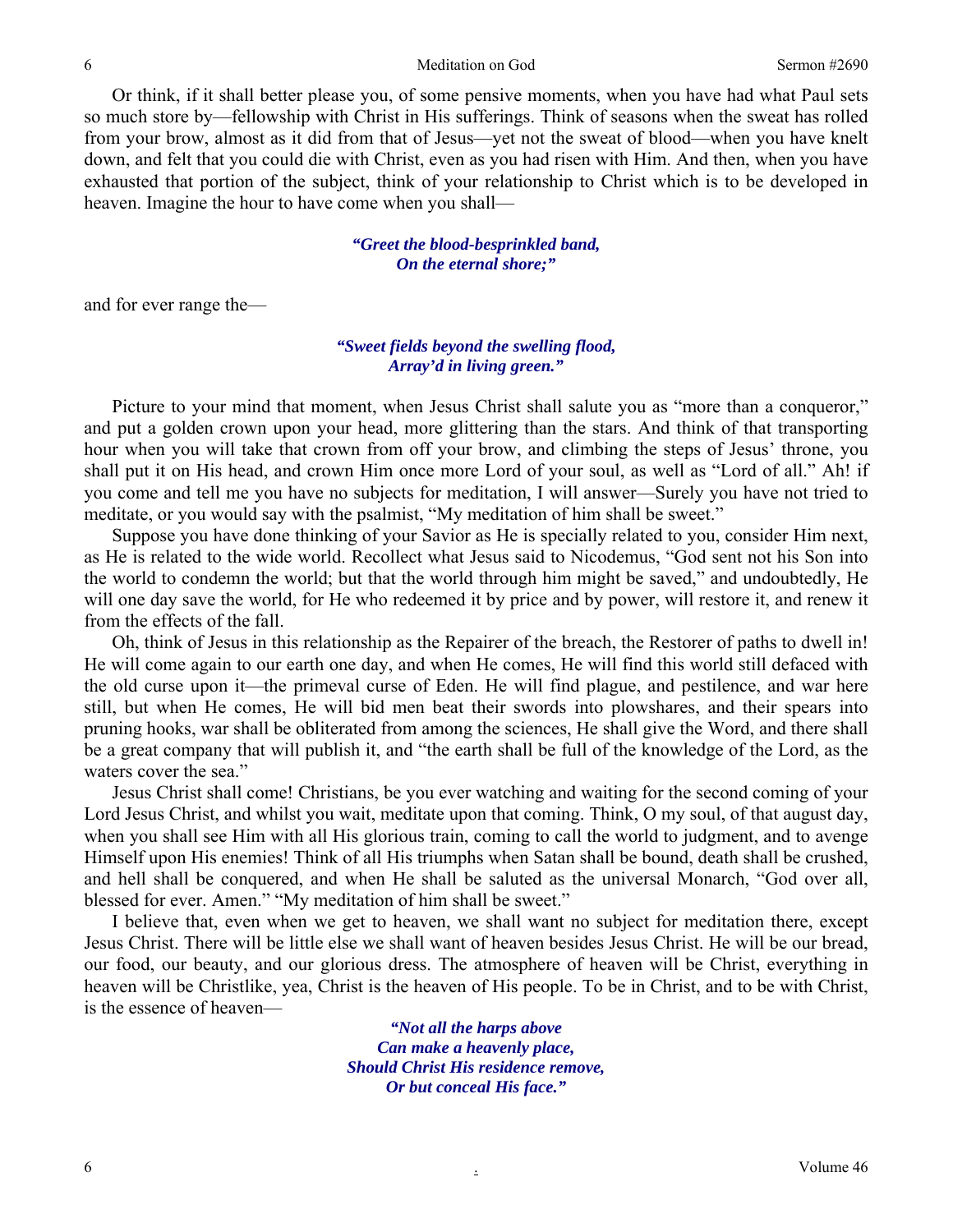**III.** Let me proceed to point out A VERY BLESSED RESULT, "My meditation of him shall be *sweet."*

This depends very much upon the character of the one who meditates. I know some persons, who come into chapel, and who are very glad when they hear the minister pronounce the benediction, and dismiss the assembly, they are very glad when all is over, and they would far rather hear the parting doxology than the text. As for a meditation on Christ, instead of saying it is sweet they would say it is very dry. If they happen to hear an anecdote or a tale, they do not mind remembering that, but a meditation which should be entirely on Christ, would be dry enough to them, and they would be glad to hear it brought to a close.

Ah! that is because of the taste you have in your mouth. There is something wrong about your palate. You have your mouth out of taste through eating some of the world's poor dainties, you have some of the powder of the apples of Sodom hanging on your lips, and that spoils the glorious flavor of your meditation on Jesus, in fact, it prevents your meditating on Christ at all. It is only a hearing of the meditation with your ears, not a receiving it with your hearts, but here the psalmist says, "My meditation of him shall be sweet."

What a mercy, dear friends, that there is something sweet in this world for us! We need it, I am sure, for *as for most other things in the world, they are very, very bitter.* Go through the great laboratory of this world, and how many will be the cases that you will see marked bitter! There are perhaps more aloes put in our cup than any other ingredient. We have to take a great quantity of bitters in the course of our lives. What a mercy it is, then, that there is one thing that is sweet! "My meditation of *him* shall be sweet," so sweet, beloved, that all the other bitters are quite swallowed up in its sweetness.

Have I not seen the widow when her husband has been called away, and he who was her strength, the stay and sustenance of her life, has been laid in the grave—have I not seen her hold up her hands and say, "Ah! though he is gone, still my Maker is my Husband, 'The LORD gave, and the LORD hath taken away,' blessed be His holy name"? What was the reason of her patient submission to the will of God? Because she had a sweet meditation to neutralize the bitterness of her reflections.

And do I not remember even now, seeing a man whose property had been washed away by the tide, and whose lands had been swallowed up, and become quicksands, instead of being any longer profitable to him? Beggared and bankrupt, with streaming eyes, he held up his hands, and repeated Habakkuk's words, "Although the fig tree shall not blossom, neither shall fruit be in the vines; the labour of the olive shall fail, and the fields shall yield no meat; the flock shall be cut off from the fold, and there shall be no herd in the stalls: yet I will rejoice in the LORD, I will joy in the God of my salvation." Was it not because his meditation on Christ was so sweet, that it absorbed the bitterness of his trouble?

And oh! how many, when they have come to the dark waters of death, have found that surely their bitterness was past, for they perceived that death was swallowed up in victory, through their meditation upon Jesus Christ!

Now, if any of you have come here with your mouths out of taste, through affliction and trouble, if you have been saying with Jeremiah, "He hath filled me with bitterness, he hath made me drunken with wormwood. He hath also broken my teeth with gravel stones, he hath covered me with ashes," take a little of this choice cordial, I can assure you that it is sweet, *Lacrymae Christi,* it is called. If you will take these tears of Jesus, and put them in your mouth, they will take away all the unpleasant flavor that is already there.

Or again, I bid you take this meditation upon Christ as a piece of scented stuff that was perfumed in heaven. It matters not what you have in your house, this shall make it redolent of Paradise—shall make it smell like those breezes that once blew through Eden's garden, wafting the odor of flowers. Ah! there is nothing that can so console your spirits, and relieve all your distresses and troubles, as the feeling that now you can meditate on the person of Jesus Christ. "My meditation of him shall be sweet."

But my dear hearers, shall I dismiss you without asking you whether you have ever had a true meditation upon our Lord and Savior Jesus Christ? I do not like to preach a sermon without pressing it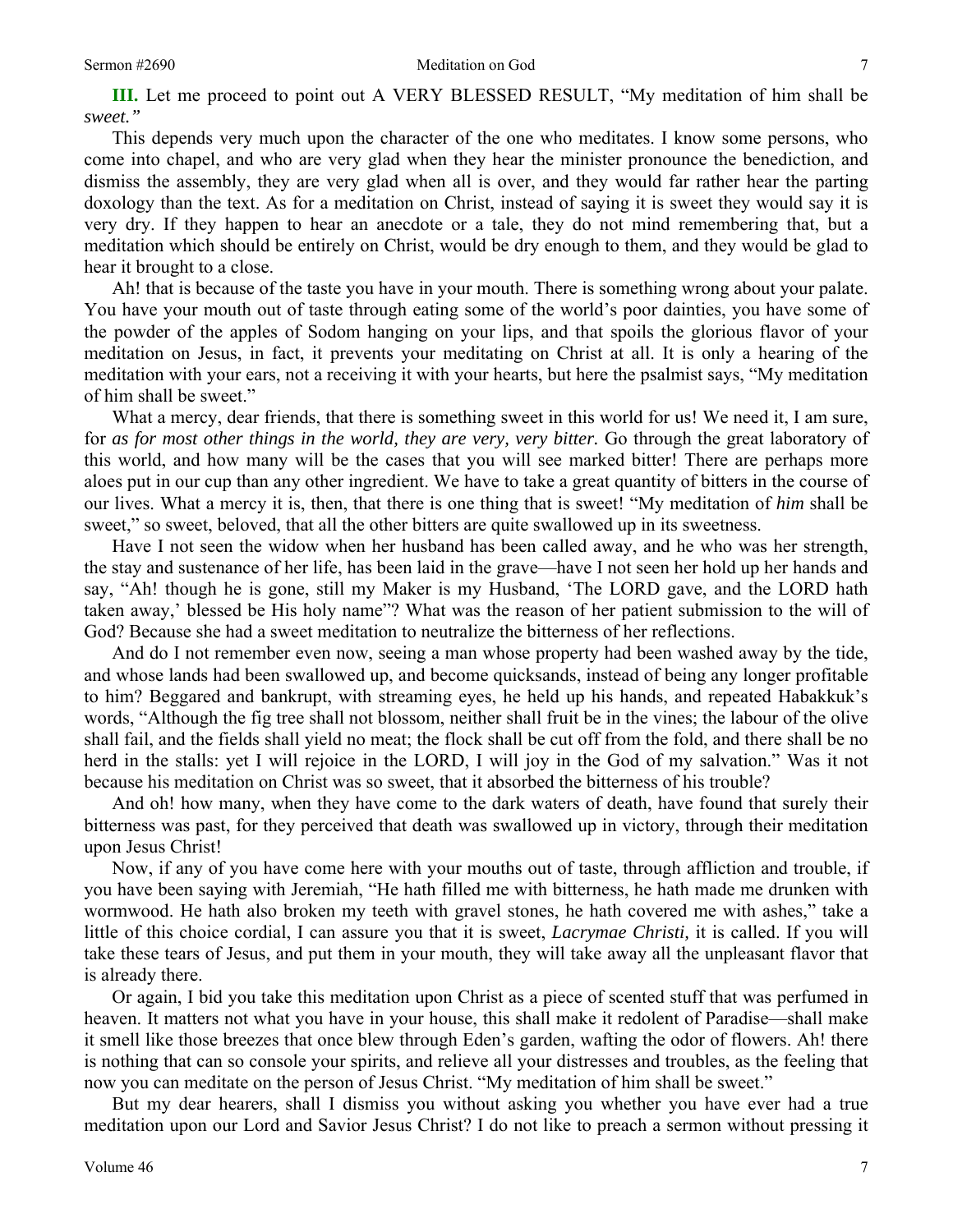8 Meditation on God Sermon #2690

home to the consciences of my hearers. I never like to bring you out a sword, and show it to you and say, "There is a sword, and it is sharp," I always like to make you feel that it is sharp by cutting you with it. Would to God that the sword of the Spirit might penetrate many of your hearts now! When I see so many gathered together on a weeknight, I am astonished. When I came to London, I did not fancy there would be half such a company on the Sabbath, much less on a weekday.

But wherefore have you come, my brethren? "What went ye out for to see? A reed shaken with the wind?" What have you come out to see? A prophet? Nay, but I say that you have come to see something more than a prophet, you have come to see and hear somewhat of Jesus Christ, our Savior and our Lord. How many of you meditate on Christ?

Christian men and women, do not many of you live below your privileges? Are you not living without having choice moments of communion with your Savior? I think, if you had a free pass to heaven's palace, you would use it very often, if you might go there whenever you liked, and hold communion with some person whom you dearly loved, you would often be found there. But here is your blessed Lord Jesus, the King of heaven, and He gives you that which can admit you to intimate communion with Him, and yet you live without meditating upon His work, meditating upon His person, meditating upon His offices, and meditating upon His glory.

Christian men and women! I ask myself, and I ask you, is it not time we should begin to live nearer to God? What is to become of our churches? I do not know what to think of Christendom at large. As I travel through the country, and go here and there, I see the churches in a most deplorable state. True, the Gospel is preached in most places of worship, but it is preached as it might be by humblebees in pitchers—always with the same monotonous sound, and little or no good is done.

I fear that the fault lies in the pews as well as in the pulpits. If hearers are meditative, preachers must be meditative. It is very true that water does not run uphill, but when you hearers begin to meditate, and pray over the Word, your ministers will realize that you have gone beyond them, and they will themselves meditate, and give you the Gospel just as it comes fresh from their hearts, and it will be food for your souls.

And for the rest of you—you who have never meditated on Jesus Christ—what do you think will become of you when the bitterness of death's agony shall be in your mouth? When you taste death, how do you hope to destroy its ill flavor? Yet "that last, that bitterest cup which mortal man can taste" is but a dire foretaste of what is to follow. The first drops are bad enough, when you sip here the beginning of remorse on account of sin, but that future cup in hell—that terrible mixture which God deals out to the lost in the pit—what will you do when you have to drink that? What will you do when it will be your sad meditation that you rejected Jesus, that you despised His Gospel, that you scoffed at His Word? What will you do in that dread extremity?

You worldly business men, will your ledgers afford you a sweet meditation in hell? Ungodly lawyer, will it be sweet for you to meditate on your deeds and documents when you go there? Laboring man, will it be a sweet meditation to you to think that your wages were spent in drunkenness, or your Sabbaths profaned, and your soul neglected? And you, mere professor, will it be a sweet meditation to you to sit down, and think of your hypocrisy? And ah! you carnally minded men, who are indulging the flesh, pampering the appetite, and not serving the Lord, whose god is your belly, and whose glory is in your shame, will your career furnish a sweet meditation to you at the last?

Be assured of this, my hearers, your sins must be your meditation then, if Christ is not your meditation now. O wicked men! wicked men! let me say my closing word to you, and to all who know not God. I will give you a subject for your meditation tonight, it shall be a parable.

A certain tyrant sent for one of his subjects, and said to him, "What is your employment?" He answered, "I am a blacksmith." "Then go home," said he, "and make me a chain of such a length." He went home, it occupied him several months, and he had no wages all the while he was making the chain, only the trouble and pains of making it. Then he brought it to the monarch, who said, "Go back, and make it twice as long." He gave him nothing to do it with, but sent him away. Again he worked on, and